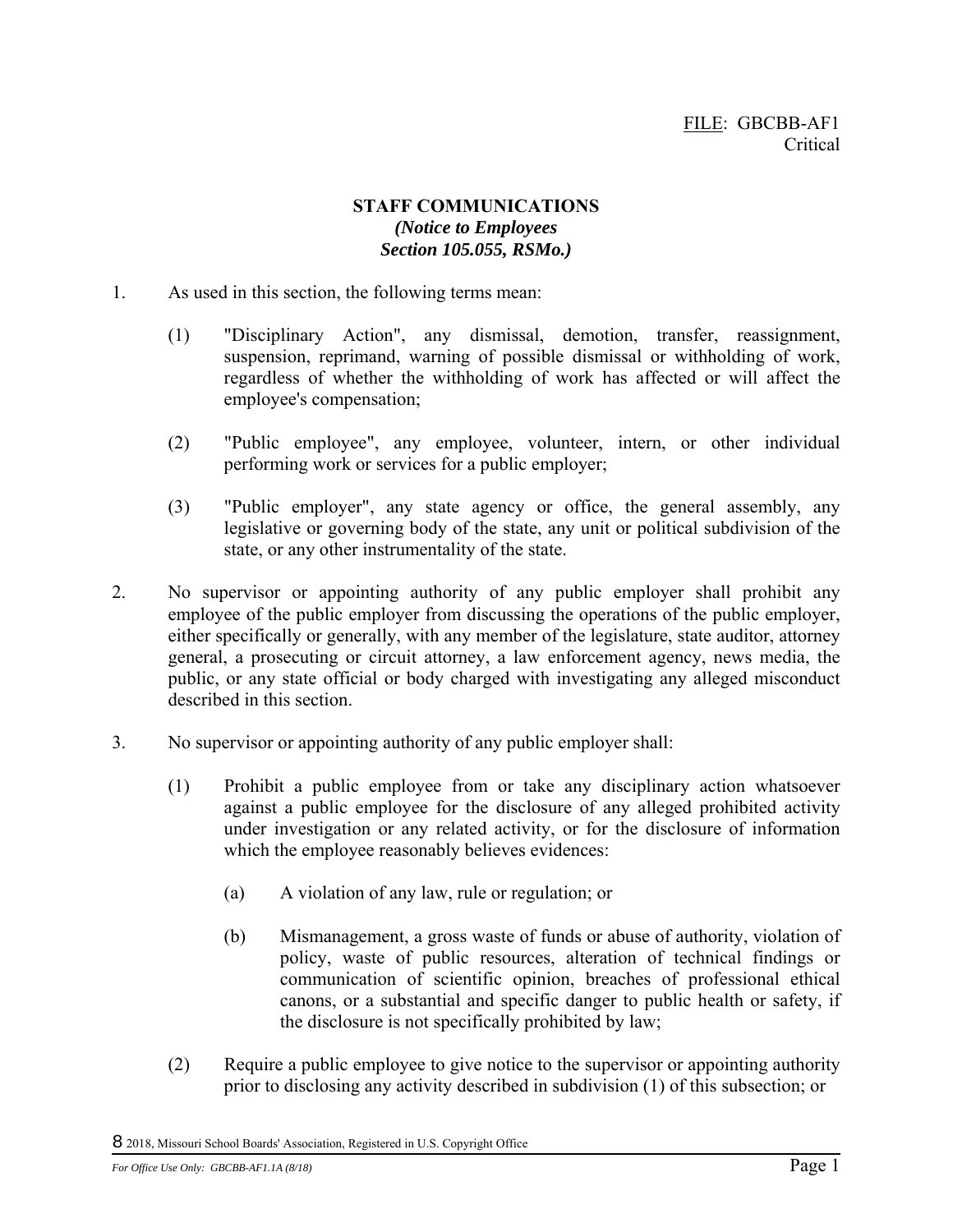- (3) Prevent a public employee from testifying before a court, administrative body, or legislative body regarding the alleged prohibited activity or disclosure of information.
- 4. This section shall not be construed as:
	- (1) Prohibiting a supervisor or appointing authority from requiring that a public employee inform the supervisor or appointing authority as to legislative requests for information to the public employer or the substance of testimony made, or to be made, by the public employee to legislators on behalf of the public employer;
	- (2) Permitting a public employee to leave the employee's assigned work areas during normal work hours without following applicable rules and regulations and policies pertaining to leaves, unless the public employee is requested by a legislator or legislative committee to appear before a legislative committee;
	- (3) Authorizing a public employee to represent his or her personal opinions as the opinions of a public employer; or
	- (4) Restricting or precluding disciplinary action taken against a public employee if: the employee knew that the information was false; the information is closed or is confidential under the provisions of the open meetings law or any other law; or the disclosure relates to the employee's own violations, mismanagement, gross waste of funds, abuse of authority or endangerment of the public health or safety.
- \*5. In addition to any other remedies provided by law, any state employee may file an administrative appeal whenever the employee alleges that disciplinary action was taken against the employee in violation of this section. The appeal shall be filed with the administrative hearing commission. The appeal shall be filed within one year of the alleged disciplinary action. Procedures governing the appeal shall be in accordance with chapter 536. If the commission finds that disciplinary action taken was taken for any reason that violates this section, the commission shall modify or reverse the agency's action and order such relief for the employee as the commission considers appropriate. If the commission finds a violation of this section, it may review and recommend to the appointing authority that the violator be suspended on leave without pay for not more than thirty days or, in cases of willful or repeated violations, may review and recommend to the appointing authority that the violator forfeit the violator's position as a state officer or employee and disqualify the violator for appointment to or employment as a state officer or employee for a period of not more than two years. The decision of the commission in such cases may be appealed by any party pursuant to law.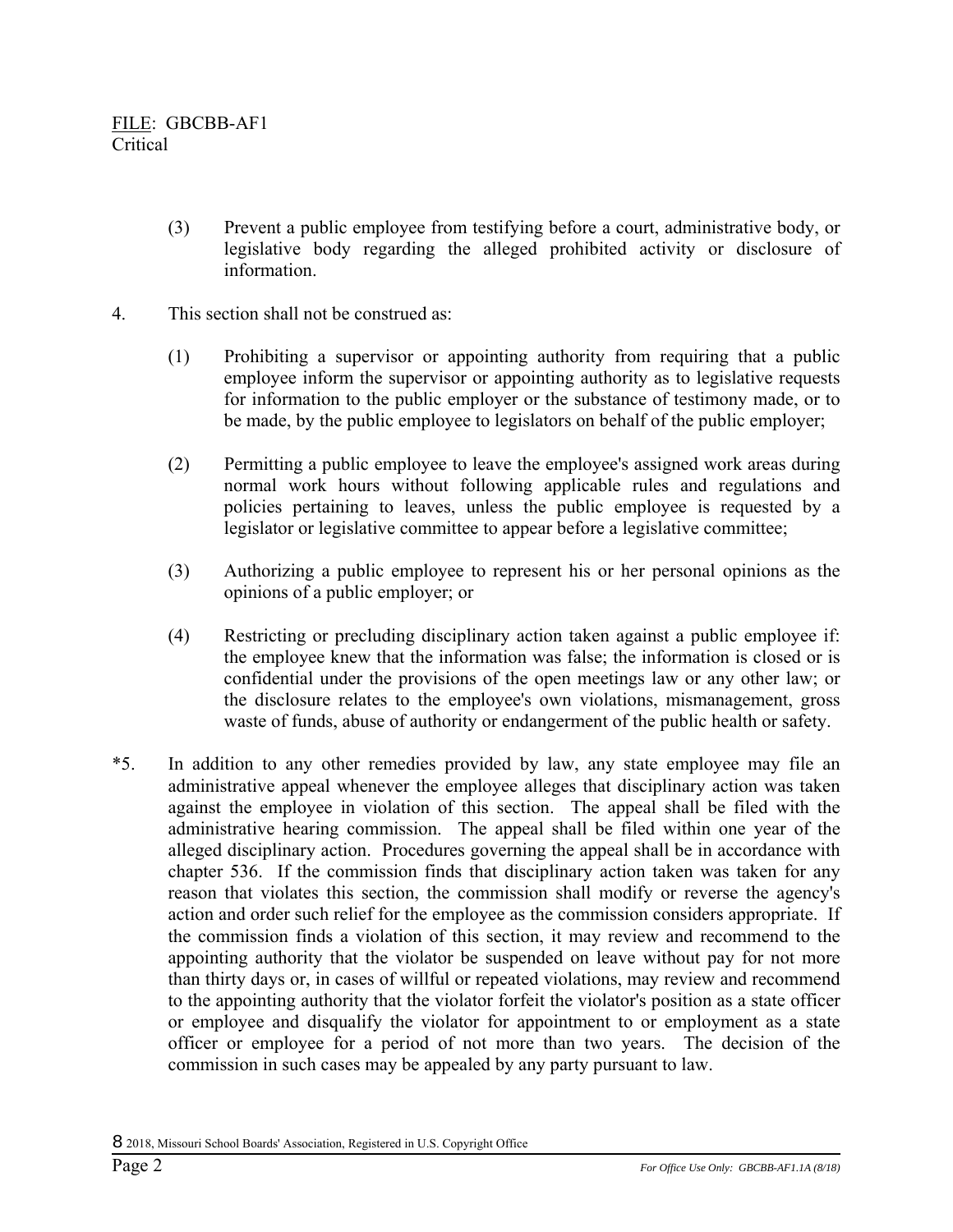- 6. Each public employer shall prominently post a copy of this section in locations where it can reasonably be expected to come to the attention of all employees of the public employer.
- 7. (1) In addition to the remedies in subsection 5 of this section or any other remedies provided by law, a person who alleges a violation of this section may bring a civil action against the public employer for damages within one year after the occurrence of the alleged violation.
	- (2) A civil action commenced pursuant to this subsection may be brought in the circuit court for the county where the alleged violation occurred, the county where the complainant resides, or the county where the person against whom the civil complaint is filed resides. A person commencing such action may request a trial by jury.
	- (3) A public employee shall show by clear and convincing evidence that he or she or a person acting on his or her behalf has reported or was about to report, verbally or in writing, a prohibited activity or a suspected prohibited activity. Upon such a showing, the burden shall be on the public employer to demonstrate that the disciplinary action was not the result of such a report.
	- (4) A court, in rendering a judgment in an action brought pursuant to this section, shall order, as the court considers appropriate, actual damages and may also award the complainant all or a portion of the costs of litigation, including reasonable attorney fees.
- 8. If the alleged misconduct is related to the receipt and expenditures of public funds, a public employee alleging that disciplinary action was taken against the employee in violation of this section may request the state auditor to investigate the alleged misconduct and whether the disciplinary action was taken in violation of this section. If the state auditor uses his or her discretion to make such an investigation, the time to appeal such disciplinary action under subsections 5 and 7 of this section shall be the later of one year from the date of the alleged disciplinary action or ninety days following the release of the state auditor's report.
- 9. The provisions of this section shall apply to public employees, notwithstanding any provisions of section 213.070 and section 285.575 to the contrary.
- \* This subsection is not applicable to school district employees; it is applicable only to employees of the state.

\* \* \* \* \* \* \*